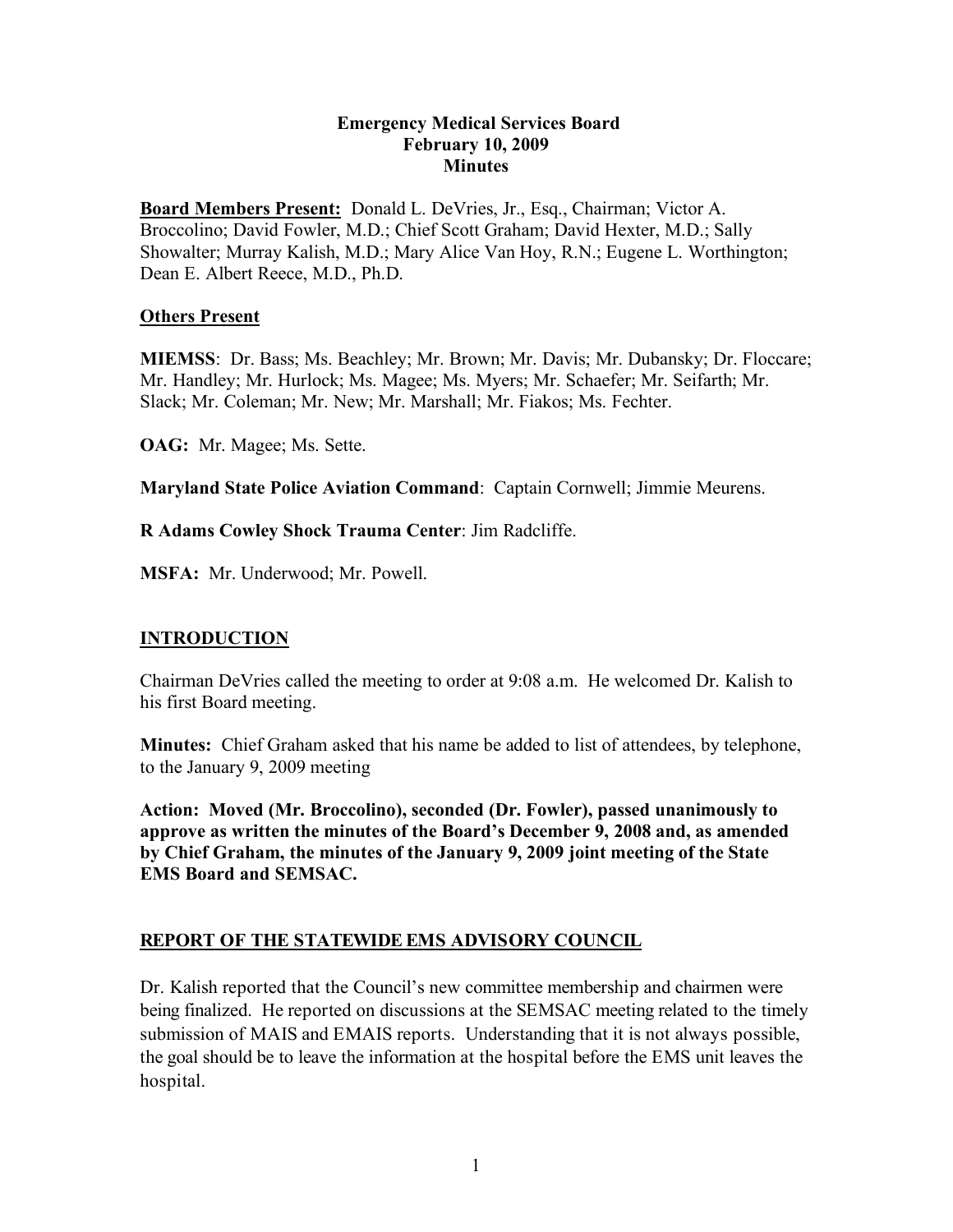## **EXECUTIVE DIRECTOR'S REPORT**

Dr. Bass reported that the final report of the Expert Panel was near completion. One chapter is outstanding. When the report is completed, it will be circulated to the Board. If there is no Executive Summary, the staff will develop one.

# **REPORT OF THE R ADAMS COWLEY SHOCK TRAUMA CENTER**

Mr. Radcliffe distributed the Center's report. The Board took several moments to review the report and there were no comments or questions.

# **LEGISLATIVE REPORT**

Mr. DeVries reported that several bills of interest were being introduced. SB 649 introduced by Senator Pipkin would provide payment from the EMSOF to private helicopter carriers for emergency transports. SB 650, introduced by Senators Pipkin and Astle, would provide for the development of an RFP process to solicit bids for the provision of Medevac services in Maryland; law enforcement, search and rescue and homeland security missions would be flown by a fleet of 4 helicopters operated by the Maryland State Police. Another bill is expected that would establish a state Department of Emergency Medical Services, combining several EMS agencies including MIEMSS, MFRI and MEMA into one cabinet-level department; it also expected to propose the abolition of the EMS Board. The actual bill is not yet available. Another bill has been introduced to add an MSP Medevac pilot and an at-large member to the EMS Board. Also, a bill has been introduced that would make several Level III hospitals eligible for funding from the Trauma Physicians Fund. A bill has also been introduced to define a role for the EMS Board in establishing ATV training and safety standards.

Dr. Bass reported that the Speaker of the House has named a committee, split into three subgroups, to look at EMS issues; one would focus on helicopter procurement, one on medical protocols, and one to study system governance. Action on the Senate side is being driven by bills related to governance and Medevac services as described above.

## **NEW BUSINESS**

**Data Issues**- Chris Handley provided an update on the status of the various systems being utilized to capture EMS data as well as an update on the pending re-write / upgrade of the EMAIS system. A number of jurisdictions are behind in their submission of data with exact timeframes discussed. This issue, along with other issues related to EMS data systems, led to a discussion of the draft EMS data regulation.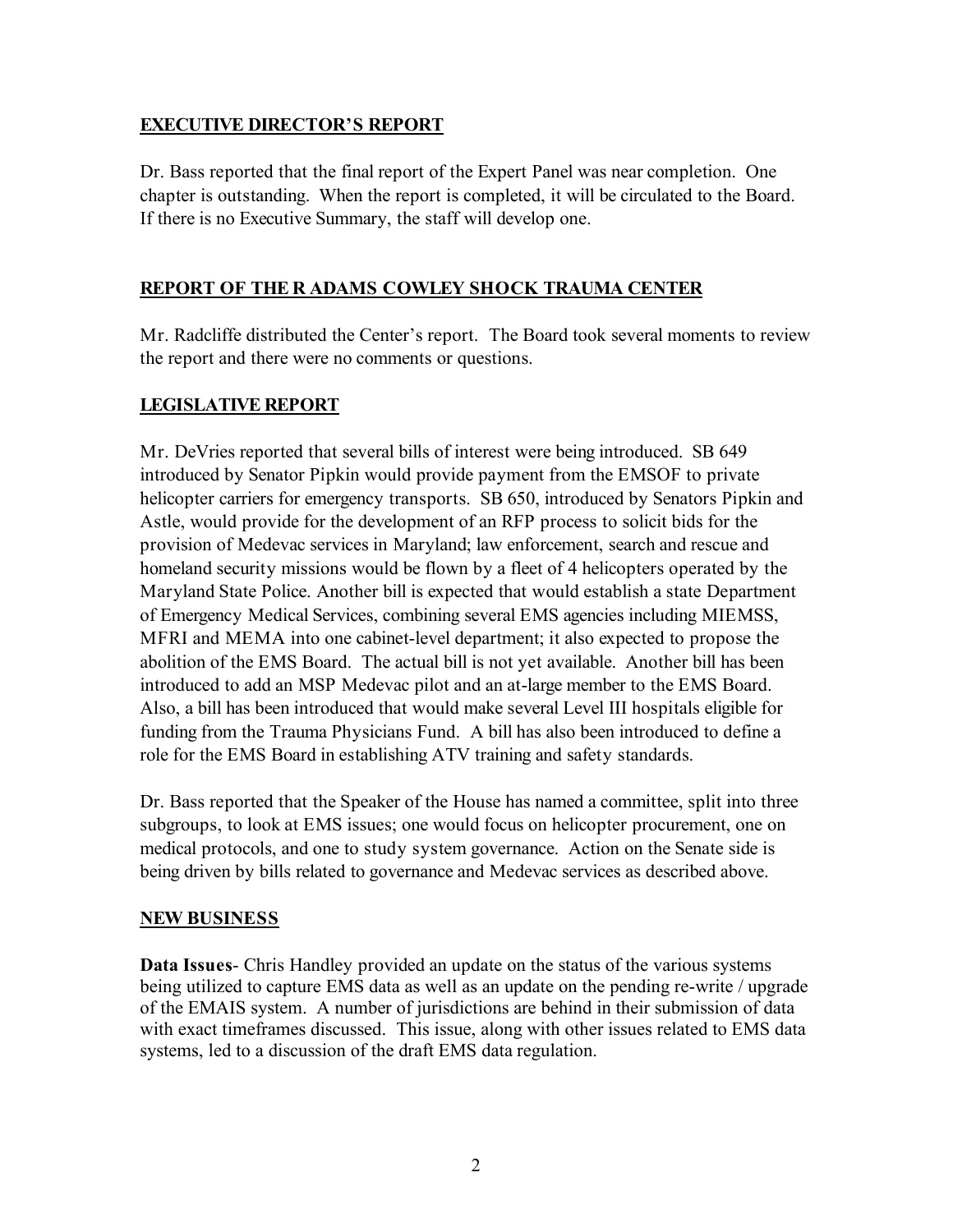Ms. Van Hoy noted the importance of receiving timely information for patient care and indicated that there are many instances where she has to call companies for the information. Chief Graham emphasized the importance of contemporaneously putting down patient information; he acknowledged that sometimes it is 3-4 days before reports are submitted because of shift schedules. He suggested wireless communications to submit reports in an easier fashion. Mr. Underwater noted that companies in some jurisdictions need to get their providers back into service quickly for other calls, and suggested that ambulances be equipped with computers. Mr. Powell raised the possibility of voice-activated software. Dr. Floccare noted that the need of the Medevac fleet to respond to other calls or get back to refuel in preparation for other missions often means that patient care information cannot be provided right away. He also mentioned the need for 12-lead strips to become part of the EMAIS record.

**Medevac data**: Mr. Handley presented updated numbers from SYSCOM regarding requests for Medevacs. The decline in Medevac requests was first noted in FY 2008 after protocol changes related to drive times. The decline increased after the Medevac crash once the consultation protocol was put into place. Ensuing discussions centered on outcomes of patients diverted to local ED's. It was requested that MIEMSS engage the ED Base Station coordinators to assist in this regard. It was also requested that more formal statistical analyses be utilized to examine for trends within the request data. Dr. Reese asked that follow-up data be carefully studied to determine whether patients were going to the proper facility for these injuries.

## **OLD BUSINESS**

**Amendment to Licensure and Certification regulations**: Ms. Sette noted that the regulations were published in the Maryland Register and that no comments were offered. **Action: Moved (Mr. Broccolino), seconded (Chief Graham) and approved unanimously for the final approval of the regulations.**

## **ADJOURN TO EXECUTIVE SESSION**

### **Action: Moved (Mr. Broccolino), seconded (Ms. Showalter), and passed unanimously to proceed to closed session with a return to open session to follow.**

The purpose of the closed session was to carry out administrative functions under State Government Article §10-502(b), consult with counsel to obtain legal advice on pending disciplinary actions under State Government Article §10-508(7), to consult with staff and counsel on pending litigation under State Government Article §10-508(8), to maintain certain records and information in confidence as required by Health Occupations Article §14-506 (b) and COMAR 30.08.02.05(B)(9) under State Government Article §10-508 (13) and to discuss matters under executive privilege.